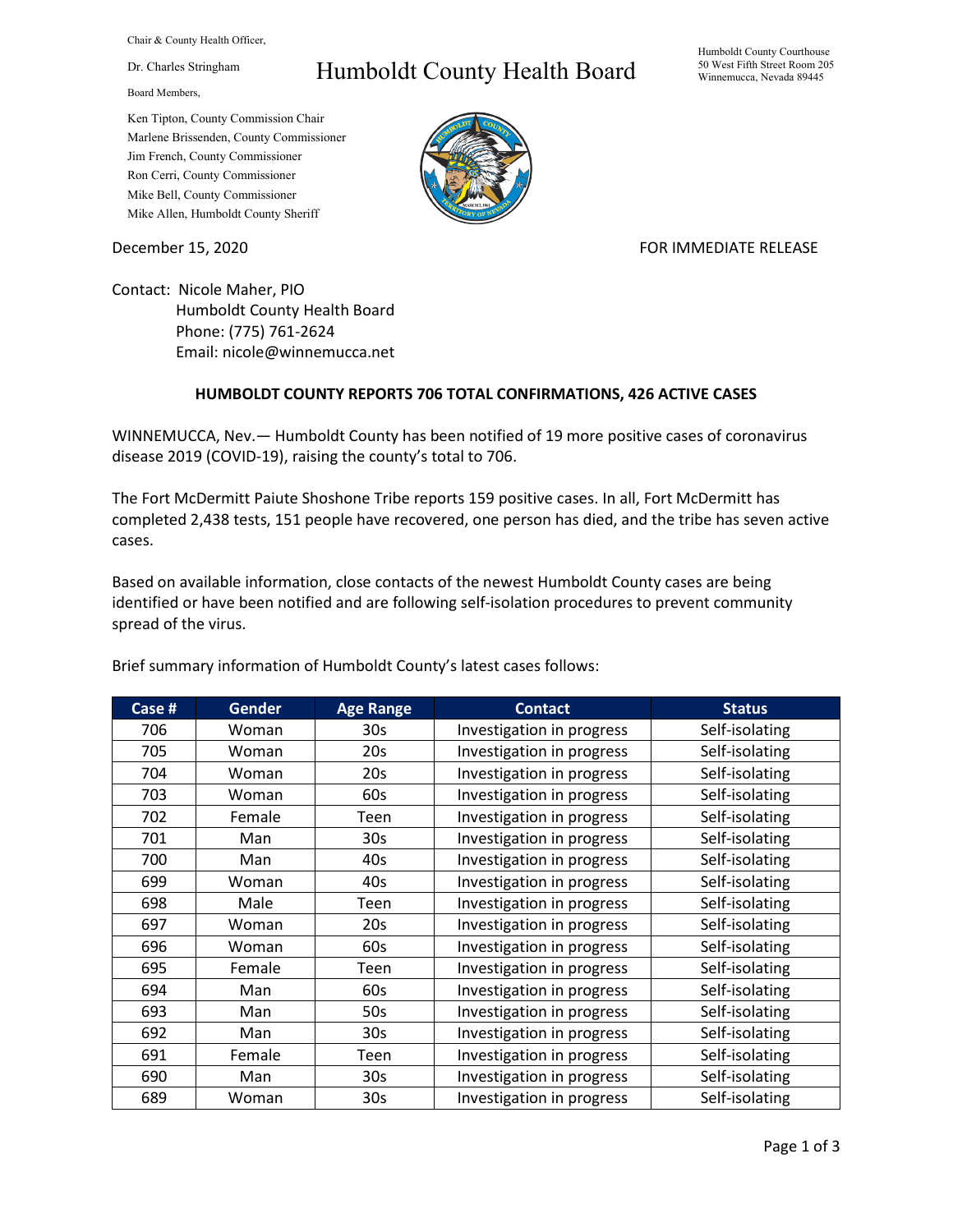| Case # | Gender | <b>Age Range</b> | <b>Contact</b>            | <b>Status</b>  |
|--------|--------|------------------|---------------------------|----------------|
| 688    | Man    | 70s              | Investigation in progress | Self-isolating |

Of the previous 687 cases, 273 have recovered, 400 are self-isolating, seven are hospitalized locally, and seven have died; Humboldt County has 426 active cases.

The City of Winnemucca continues to test wastewater from homes and businesses to help identify COVID-19 disease clusters before they spread. December 8, the manholes near the Warmouth, Railroad and Skyland subdivisions, and the Melarkey, Harmony, Bridge and Mizpah subdivisions showed high concentrations of SARS-CoV-2, the virus that causes COVID-19.

Humboldt County Health Officer Charles Stringham, MD, said while someone with COVID-19 might not experience symptoms for several days, people have been shown to shed virus RNA seven to 10 days before identifying the virus.

The City of Winnemucca retrieves five wastewater samples each week: one from the headworks at the wastewater treatment plant and four from specific manhole areas within the city.

"The City of Winnemucca cannot determine exactly how many people in the identified areas may be affected," he said, "but when we see elevated wastewater levels, then we know we can expect an upward trend in COVID-19 infections."

Dr. Stringham said residents who live within the affected manhole areas should be watchful of symptoms.

"We don't want people to be alarmed about an increased trend in their neighborhood," said Dr. Stringham, "but we do want them to use that information to stay alert and to be prepared."

Dr. Stringham added, "If you believe you may be experiencing COVID-like symptoms, please be tested as soon as possible."

The doctor said early testing not only helps local health officials quickly identify cases and mitigate the virus's spread, but it also helps ensure that those affected by the virus have the appropriate supports to weather the illness.

To prevent the spread of COVID-19 in Humboldt County:

- Stay home to limit exposure, and wear a facial covering if going out in public is necessary.
- Maintain 6 feet of distance from other people at all times.
- Wash hands often with soap and water for at least 20 seconds. If soap and water are not available, use an alcohol-based hand sanitizer.
- Avoid visiting sick people or those who are self-isolating.
- Avoid touching eyes, nose, and mouth.
- Cover coughs and sneezes with a tissue, and throw the tissue in the trash.
- Clean and disinfect frequently touched objects and surfaces.
- Self-isolate if they have had a known exposure, or if they are awaiting COVID-19 test results.
- Stay informed. The COVID-19 situation is changing frequently. Up-to-date information is available on